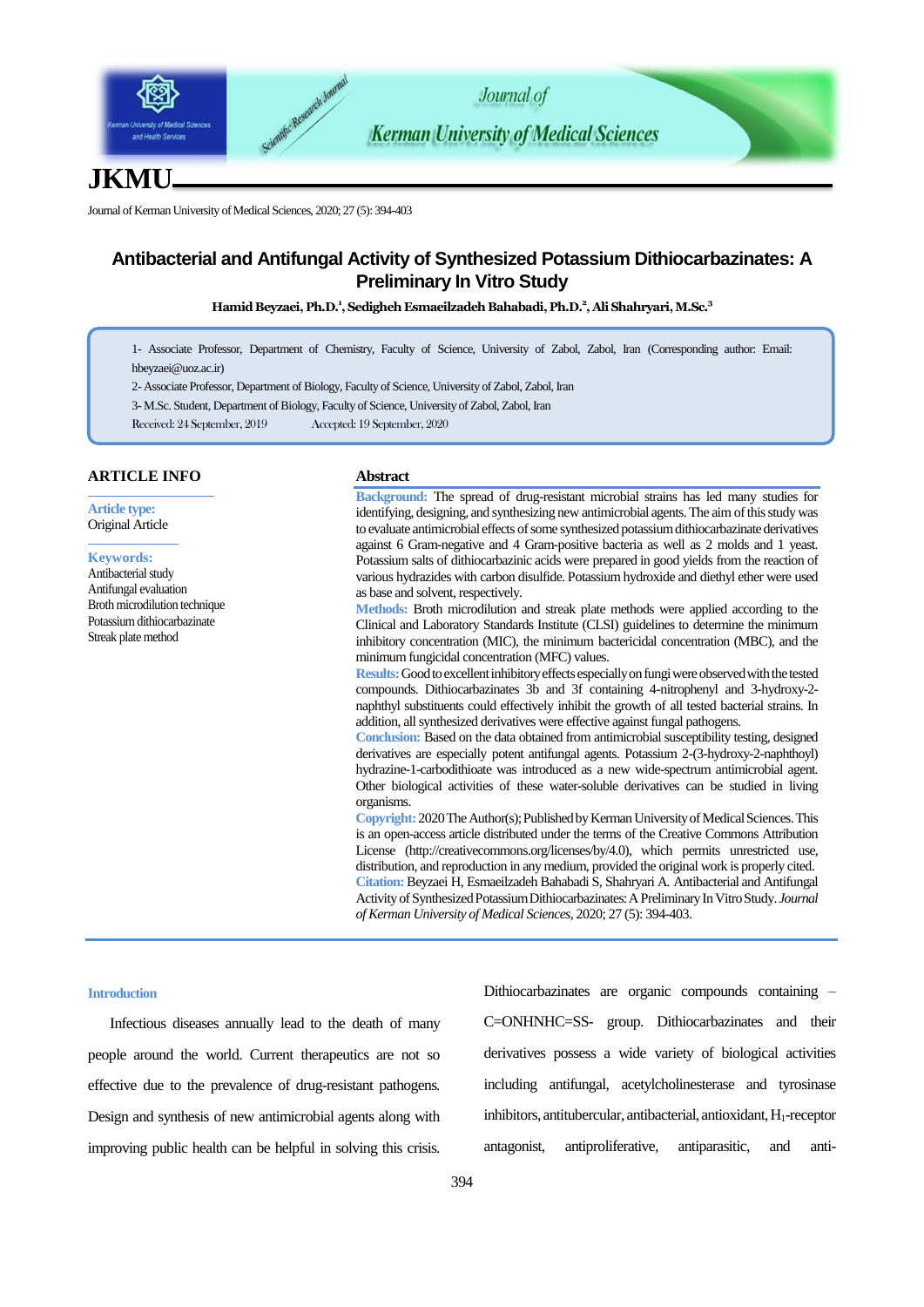inflammatory (1-9). These derivatives were also applied as fluorescent agents, fungicides, and ionic liquids (10-12). They are key starting materials in the preparation of *S*-alkyl or dialkylcarbodithioates, 2-thioxothiazolidin-4-ones, 1,2,4 triazoles, and 5-substituted-2-mercapto-1,3,4-oxadiazoles (13- 15). Dithiocarbazinates were usually synthesized via reaction of alkyl/aryl hydrazides with carbon disulfide in alkaline media. The bases such as potassium hydroxide, sodium hydroxide, ammonia, and triethylamine are used for this purpose (3, 16-18).

To prevent spreading bacterial and fungal pathogens and develop conveniently synthesized antimicrobial agents, in this study, eight known dithiocarbazinate derivatives and a new compound were prepared via reaction of various alkyl/aryl/heteroaryl hydrazides with carbon disulfide in the presence of potassium hydroxide. Then, in vitro inhibitory properties of prepared salts were evaluated against a variety of Gram-positive and Gram-negative pathogenic bacteria in genera *Staphylococcus*, *Streptococcus*, *Bacillus*, *Listeria*, *Klebsiella*, *Pseudomonas*, *Escherichia*, *Shigella*, *Salmonella*, and *Acinetobacter*, and some fungal pathogens in genera *Aspergillus*, *Candida*, and *Fusarium*.

#### **Materials and Methods**

#### **Chemicals**

All reagents and solvents were purchased from Merck and Sigma-Aldrich, and used without further purification. Melting points were determined with a melting point meter (KRÜSS, model: KSP1N) and were uncorrected. Reaction progress was monitored by aluminum TLC plates with Silica gel 60 coated with fluorescent indicator F254, which were visualized under UV radiation of 254 nm. The absorption spectra were

determined using a UV-Vis spectrophotometer (UV-2100 Rayleigh). FTIR spectra of the products as potassium bromide (KBr) disks were collected using an FTIR spectrometer (Bruker Tensor-27) in the wavenumber (*ν*) range of 400-4000 cm<sup>-1</sup>. <sup>1</sup>H and <sup>13</sup>C NMR spectra were recorded at 400 and 100 MHz, respectively, on a Bruker FT-NMR Ultra Shield-400 spectrometer. NMR chemical shifts (*δ*) and coupling constants (*J*) were reported as parts per million (ppm) and Hertz (Hz), respectively. Abbreviations are s (singlet), d (doublet), m (multiplet), brs (broad), and Ar (aryl ring).

## **General procedure for the synthesis of dithiocarbazinates 3a-i**

10 mmol of carbon disulfide (0.76 g) was added dropwise for 1 h to a stirred ice-cooled suspension containing 10 mmol of both hydrazides 1a-i and potassium hydroxide (0.56 g) in diethyl ether (25 mL). The mixture was stirred for another 3 hrs at room temperature. The resulting precipitate was filtered off, washed with 5 mL cold ethanol and 5 mL diethyl ether, respectively, and dried over  $P_2O_5$  in vacuum desiccator to afford potassium dithiocarbazinates 3a-i without the need for further purification.

#### **Spectral Data**

For better understanding of <sup>1</sup>H and <sup>13</sup>C NMR spectral analyses, carbons of aryl ring of dithiocarbazinate 3b were numbered in Figure 1.



**Figure 1.** Numbering of carbons of aryl ring in dithiocarbazinate 3b.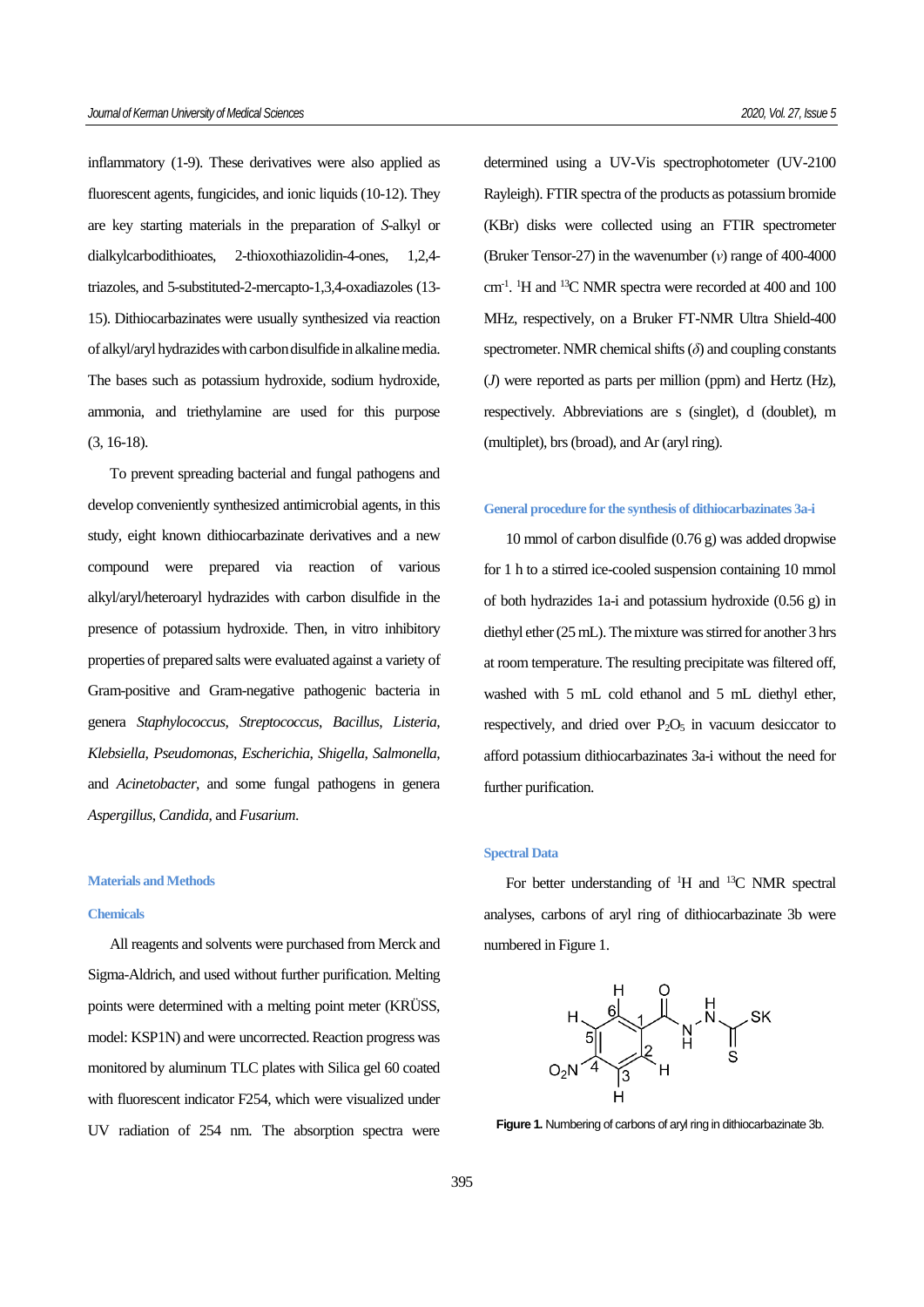## **Potassium 2-benzoylhydrazine-1-carbodithioate (3a)**

IR *ν*: 3420 (NH), 1620 (C=O), 1557, 1522, 1417 (C=S), 1385, 1137, 1069 (N-C=S), 1006, 943, 929, 876, 793, 769 (N-C=S), 700, 682, 610, 531, 498 cm<sup>-1</sup>; <sup>1</sup>H NMR (400 MHz,  $DMSO-d<sub>6</sub>$ )  $\delta$ *f*: 10.43, 9.76 (2H, brs, 2×NH), 7.76 (2H, d,  $J=6.6$ ) Hz, H-2,6 Ar), 7.43-7.45 (3H, m, H-3,4,5 Ar) ppm; <sup>13</sup>C NMR  $(100 \text{ MHz}, \text{DMSO-}d_6) \& 180.1 \text{ (C=S)}, 161.2 \text{ (C=O)}, 130.0 \text{ (C-}$ 4 Ar), 129.4 (C-3,5 Ar), 125.3 (C-2,6 Ar) ppm.

#### **Potassium 2-(4-nitrobenzoyl) hydrazine-1-carbodithioate (3b)**

IR *ν*: 3417 (NH), 1646 (C=O), 1518, 1403 (C=S), 1110, 1061 (N-C=S), 1005, 955, 850, 775 (N-C=S), 707, 512, 441 cm<sup>-1</sup>; <sup>1</sup>H NMR (400 MHz, DMSO-*d*<sub>6</sub>)  $\delta$ : 10.62, 9.79 (2H, brs, 2×NH), 8.31 (2H, d, *J* = 7.8 Hz, H-3,5 Ar), 8.10 (2H, d, *J* = 7.8 Hz, H-2,6 Ar) ppm; <sup>13</sup>C NMR (100 MHz, DMSO- $d_6$ )  $\delta$ : 181.9 (C=S), 160.0 (C=O), 147.7 (C-4 Ar), 130.9 (C-1 Ar), 126.0 (C-2,6 Ar), 124.9 (C-3,5 Ar) ppm.

**Potassium 2-(4-hydroxybenzoyl) hydrazine-1-carbodithioate (3c)** IR *ν*: 3456 (OH), 3414 (NH), 2369, 1609 (C=O), 1493, 1427 (C=S), 1256, 1143, 1074 (N-C=S), 1001, 939, 843, 768 (N-C=S), 625, 522 cm<sup>-1</sup>; <sup>1</sup>H NMR (400 MHz, DMSO-d<sub>6</sub>)  $\delta$ : 11.12 (1H, brs, OH), 10.55, 9.48 (2H, brs,  $2\times$ NH), 7.58 (2H, d,  $J =$ 7.3 Hz, H-2,6 Ar), 6.83 (2H, d, *J* = 7.3 Hz, H-3,5 Ar) ppm; <sup>13</sup>C NMR (100 MHz, DMSO-d<sub>6</sub>)  $\delta$ : 179.1 (C=S), 161.4 (C=O), 159.4 (C-4 Ar), 129.2 (C-1 Ar), 127.2 (C-2,6 Ar), 116.2 (C-3,5 Ar) ppm.

**Potassium 2-(4-(tert-butyl) benzoyl) hydrazine-1-carbodithioate (3d)**

IR *ν*: 3414 (NH), 2368, 1625 (C=O), 1428 (C=S), 1124, 1065 (N-C=S), 1003, 771 (N-C=S), 619 cm-1 ; <sup>1</sup>H NMR (400 MHz, DMSO- $d_6$ )  $\delta$ : 10.58, 9.62 (2H, brs, 2×NH), 7.67 (2H, d, *J* = 7.7 Hz, H-2,6 Ar), 7.46 (2H, d, *J* = 7.7 Hz, H-3,5 Ar), 1.27 (9H, s, 3×CH<sub>3</sub>) ppm; <sup>13</sup>C NMR (100 MHz, DMSO- $d_6$ )  $\delta$ : 179.9  $(C=S)$ , 161.2  $(C=O)$ , 152.4  $(C=4$  Ar), 141.0  $(C=1$  Ar), 126.2  $(C=1)$ 2,6 Ar), 125.1 (C-3,5 Ar), 34.9 (C(CH3)3), 31.3 (3×CH3) ppm.

## **Potassium 2-(3-methoxybenzoyl) hydrazine-1-carbodithioate (3e)**

IR *ν*: 3419 (NH), 1641 (C=O), 1586, 1475 (C=S), 1388, 1255, 1157, 1028 (N-C=S), 918, 872, 812, 725 (N-C=S), 675, 631, 520, 442 cm<sup>-1</sup>; <sup>1</sup>H NMR (400 MHz, DMSO- $d_6$ )  $\delta$ : 10.82, 9.76 (2H, brs, 2×NH), 7.39 (3H, m, H-4,5,6 Ar), 7.07 (1H, m, H-2 Ar), 3.77 (3H, s, CH3) ppm; <sup>13</sup>C NMR (100 MHz, DMSO*d*<sup>6</sup>)  $\delta$ : 179.9 (C=S), 161.0 (C=O), 159.9 (C-3 Ar), 130.7 (C-5 Ar), 126.7 (C-1 Ar), 117.8 (C-6 Ar), 116.3 (C-4 Ar), 110.1 (C-2 Ar), 55.6 (CH3) ppm.

## **Potassium 2-(3-hydroxy-2-naphthoyl)hydrazine-1-carbodithioate (new compound) (3f)**

IR *ν*: 3472 (OH), 3413 (NH), 1651 (C=O), 1582, 1513, 1401 (C=S), 1304, 1226, 1155, 1055 (N-C=S), 1000, 944, 873, 793, 740 (N-C=S), 574, 476 cm-1 ; <sup>1</sup>H NMR (400 MHz,  $DMSO-d<sub>6</sub>$ )  $\&$  11.98 (1H, s, OH), 10.05, 9.94 (2H, brs, 2×NH), 7.22-7.90 (6H, m, Ar-H) ppm; 13C NMR (100 MHz, DMSO*d*<sup>6</sup>)  $\delta$ : 179.9 (C=S), 161.1 (C=O), 152.9 (C-3 Ar), 135.2 (C-5 Ar), 129.4 (C-8a Ar), 128.8 (C-8 Ar), 128.1 (C-6 Ar), 127.6 (C-2 Ar), 126.4 (C-5 Ar), 124.2 (C-7 Ar), 110.8 (C-4 Ar) ppm.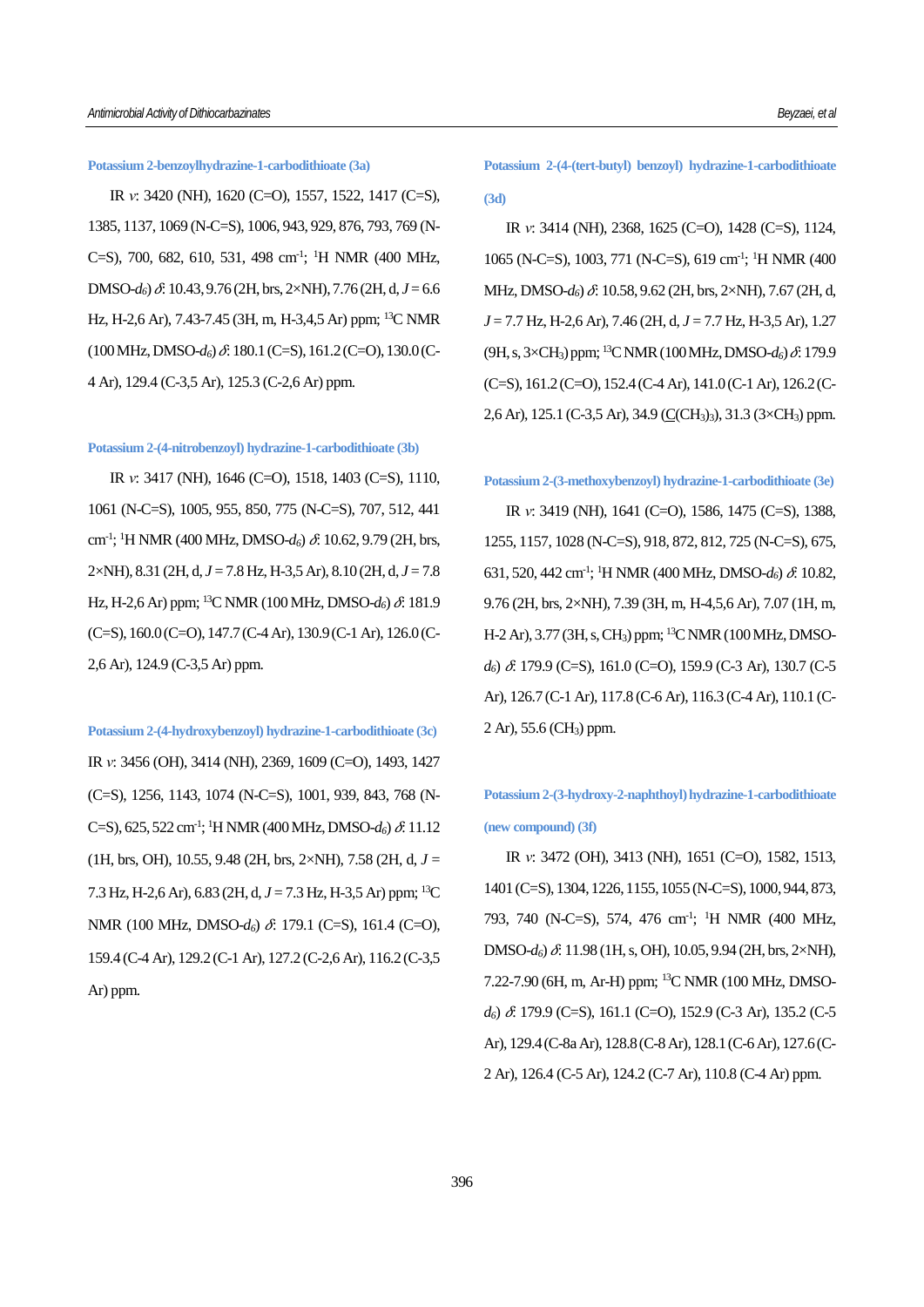#### **Potassium 2-(furan-2-carbonyl) hydrazine-1-carbodithioate (3g)**

IR *ν*: 3413 (NH), 2357, 1611 (C=O), 1559, 1436 (C=S), 1217, 1055 (N-C=S), 808, 758 (N-C=S), 653, 538 cm<sup>-1</sup>; <sup>1</sup>H NMR (400 MHz, DMSO- $d_6$ )  $\delta$ : 10.80, 9.60 (2H, brs, 2×NH), 7.80 (1H, s, H-5 Ar), 7.04 (1H, s, H-3 Ar), 6.61 (1H, s, H-4 Ar) ppm; <sup>13</sup>C NMR (100 MHz, DMSO- $d_6$ )  $\delta$ : 169.9 (C=S), 152.6 (C=O), 148.1 (C-2 Ar), 145.4 (C-5 Ar), 114.2 (C-3 Ar), 112.5 (C-4 Ar) ppm.

#### **Potassium 2-isonicotinoylhydrazine-1-carbodithioate (3h)**

IR *ν*: 3417 (NH), 2360, 1672 (C=O), 1519, 1475, 1411 (C=S), 1325, 1260, 1159, 1090 (N-C=S), 1002, 897, 844, 753 (N-C=S), 676, 549 cm<sup>-1</sup>; <sup>1</sup>H NMR (400 MHz, DMSO- $d_6$ )  $\delta$ . 10.57, 9.35 (2H, brs, 2×NH), 8.69 (2H, d, *J*= 4.8 Hz, H-3,5 Ar), 7.75 (2H, d, *J* = 4.8 Hz, H-2,6 Ar) ppm; <sup>13</sup>C NMR (100 MHz, DMSO- $d_6$ )  $\delta$ : 212.0 (C=S), 161.7 (C=O), 150.6 (C-3,5 Ar), 141.0 (C-1 Ar), 121.7 (C-2,6 Ar) ppm.

## **Potassium 2-acetylhydrazine-1-carbodithioate (3i)**

IR *ν*: 3414 (NH), 1662 (C=O), 1522, 1477, 1422 (C=S), 1365, 1324, 1255, 1135, 1083 (N-C=S), 1002, 943, 882, 787 (N-C=S), 670, 606, 510 cm-1 ; <sup>1</sup>H NMR (400 MHz, DMSO-*d6*)  $\delta$ : 10.57, 9.40 (2H, brs, 2×NH), 2.14 (3H, s, CH<sub>3</sub>) ppm; <sup>13</sup>C NMR (100 MHz, DMSO- $d_6$ )  $\delta$ : 213.7 (C=S), 168.3 (C=O),  $21.1$  (CH<sub>3</sub>) ppm.

#### **Biological evaluation**

## **Culture media and microorganisms**

Mueller-Hinton broth (MHB), Mueller-Hinton agar (MHA), RPMI 1640 medium (Roswell Park Memorial Institute 1640) buffered at pH 7.0 with morpholine propane sulfonic acid (MOPS), gentamicin, and terbinafine were purchased from HiMedia and Sigma-Aldrich companies. Gram-negative bacterial strains including *Pseudomonas aeruginosa* (PTCC 1310), *Salmonella enterica subsp. enterica* (PTCC 1709), *Shigella dysenteriae* (PTCC 1188), *Klebsiella pneumoniae* (PTCC 1290), *Acinetobacter baumannii* (PTCC 1855), *Escherichia coli* (PTCC 1399), Gram-positive bacterial strains including *Streptococcus pyogenes* (PTCC 1447), *Staphylococcus epidermidis* (PTCC 1435), *Listeria monocytogenes* (PTCC 1297), *Bacillus cereus* (PTCC 1665), molds including *Aspergillus fumigatus* (PTCC 5009) and *Fusarium oxysporum* (PTCC 5115), and yeast *Candida albicans* (PTCC 5027) were prepared from the Persian Type Culture Collection (PTCC), Karaj, Iran. All selected bacterial and fungal strains belong to important pathogens, which cause numerous infections in humans including pneumonia, salmonellosis, shigellosis, meningitis, cholecystitis, cholangitis, pharyngitis, tonsillitis, endocarditis, listeriosis, chronic pulmonary aspergillosis, keratitis, onychomycosis, and candidiasis. Broth microdilution and streak plate methods were applied to assay antimicrobial susceptibility testing (AST) according to the Clinical and Laboratory Standards Institute (CLSI) guidelines including M07-A9, M27-A2, M38-A2, and M26-A (19). Yeast, molds, and bacterial suspensions were respectively prepared in appropriate broth media with concentrations of 0.5-2.5  $\times$  10<sup>3</sup>, 0.4-5  $\times$  10<sup>4</sup>, and 5  $\times$  10<sup>5</sup> CFU.mL-1 . All experiments were independently repeated three times, and expressed as their average. No standard deviation was observed at mean MIC, MBC, and MFC values.

## **Minimum inhibitory concentration (MIC) testing**

20 μL of each dithiocarbazinate with concentration of  $20480 \mu g.mL^{-1}$  in distilled water was added to the first and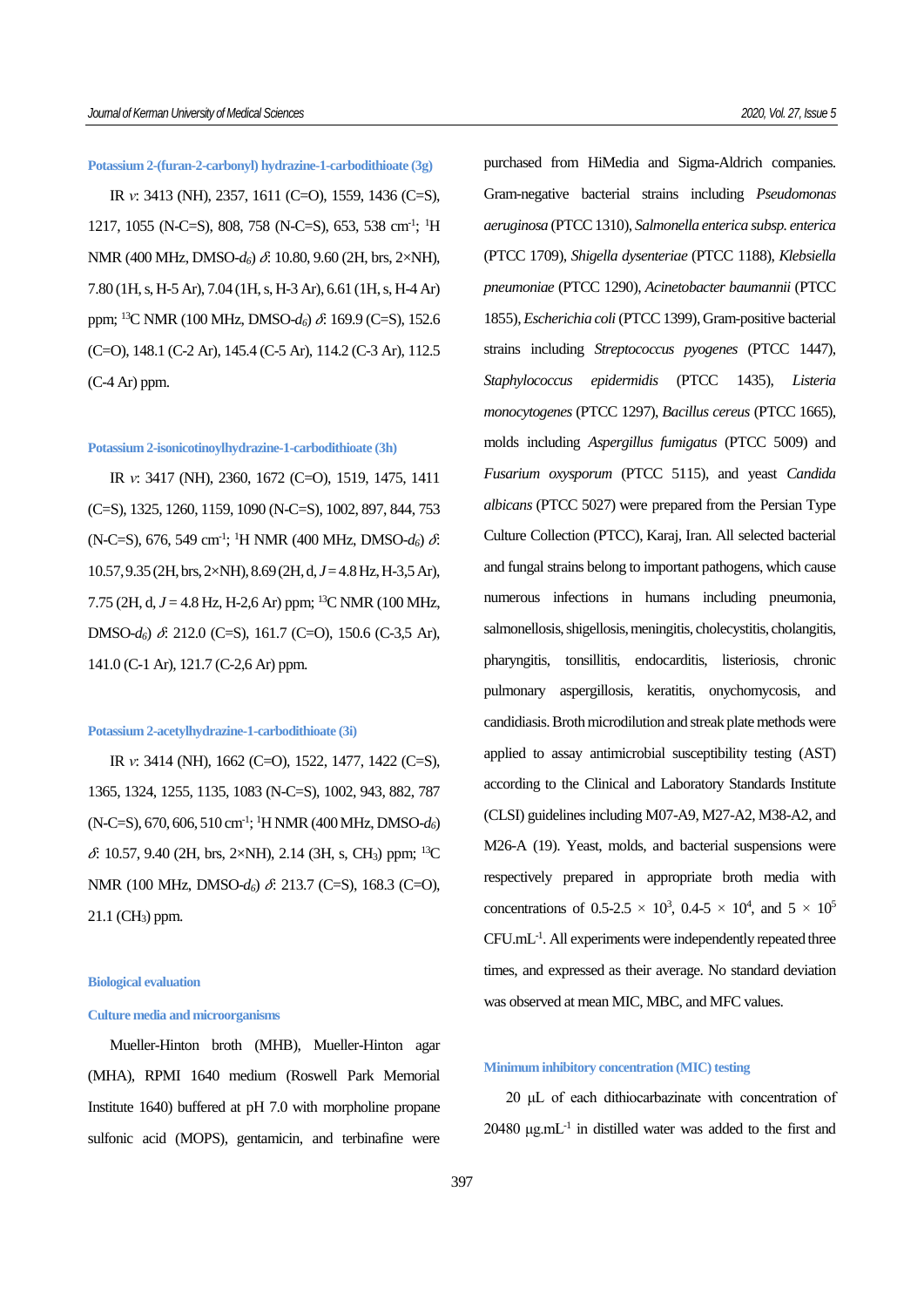second wells in a row of a 96-well microplate. 20 μL distilled water was added to wells 2-12, and two-fold serial dilutions were carried out in the wells. 80 μL of Mueller-Hinton broth or RPMI 1640 with 100 μL of microbial suspensions were added to all wells. Finally, a concentration range of 2048-1 μg.mL-1 of all derivatives was prepared in each row. Microplates were incubated with shaking at 100 rpm and temperature of 37°C for 20 hrs for bacteria and temperature of 35°C for 48 hrs for fungi. The lowest concentration of derivatives that resulted in no visible turbidity was considered as the MIC value.

# **Minimum bactericidal concentration (MBC) and minimum fungicidal concentration (MFC) testing**

Samples of all clear wells in the MIC testing were streaked by swab across the surface of Mueller-Hinton agar or RPMI 1640 agar media plates. The plates were incubated for 24 hrs under similar conditions with this difference that 45-55% relative humidity must be supplied during incubation of fungi. The MBC or MFC was identified as the lowest concentration of derivatives at which no microorganisms survived.

## **Results**

#### **Synthesis and characterization**

Dithiocarbazinate salts 3a-i were synthesized from the reaction of hydrazides 1a-i with carbon disulfide  $(CS_2)$  in the presence of potassium hydroxide in diethyl ether  $((C<sub>2</sub>H<sub>5</sub>)<sub>2</sub>O)$  as solvent (Scheme 1). The melting points and yields of target products are presented in Table 1.



**Scheme 1.** Reaction of hydrazides with CS2.

| <b>Entry</b> | <b>Product</b> | $\bf{R}$                                               | Yield $(\% )$ | M.P. (C)          |                        |  |  |  |
|--------------|----------------|--------------------------------------------------------|---------------|-------------------|------------------------|--|--|--|
|              |                |                                                        |               | <b>Found</b>      | Lit. (Ref.)            |  |  |  |
| 1            | 3a             | $C_6H_5$                                               | 86            | 294-296 (decomp.) | 292-296 (decomp.) (20) |  |  |  |
| $\mathbf{2}$ | 3 <sub>b</sub> | $4-O2N-C6H4$                                           | 94            | 152-154           | 155(21)                |  |  |  |
| 3            | 3c             | $4-HO-C6H4$                                            | 91            | 288-290           | $-(22)$                |  |  |  |
| 4            | 3d             | $4-(CH3)$ <sub>3</sub> C-C <sub>6</sub> H <sub>4</sub> | 92            | 276-277           | $-(23)$                |  |  |  |
| 5            | 3e             | 3-CH <sub>3</sub> O-C <sub>6</sub> H <sub>4</sub>      | 90            | 245-247           | $-(24)$                |  |  |  |
| 6            | 3f             | 3-HO-2-naphthyl                                        | 94            | 291-293           | ۰                      |  |  |  |
| 7            | 3g             | 2-furyl                                                | 85            | 242-244           | 240(25)                |  |  |  |
| 8            | 3h             | 4-pyridinyl                                            | 88            | 301-303           | 304(26)                |  |  |  |
| 9            |                |                                                        |               |                   | 180-182                |  |  |  |
|              | 3i             | CH <sub>3</sub>                                        | 82            | 176-178 (decomp.) | (decomp.) (20)         |  |  |  |

#### **Table 1.**The results of synthesized dithiocarbazinic acid potassium salts

Melting points of products 3c-f were not reported in literature, 3f is a new compound.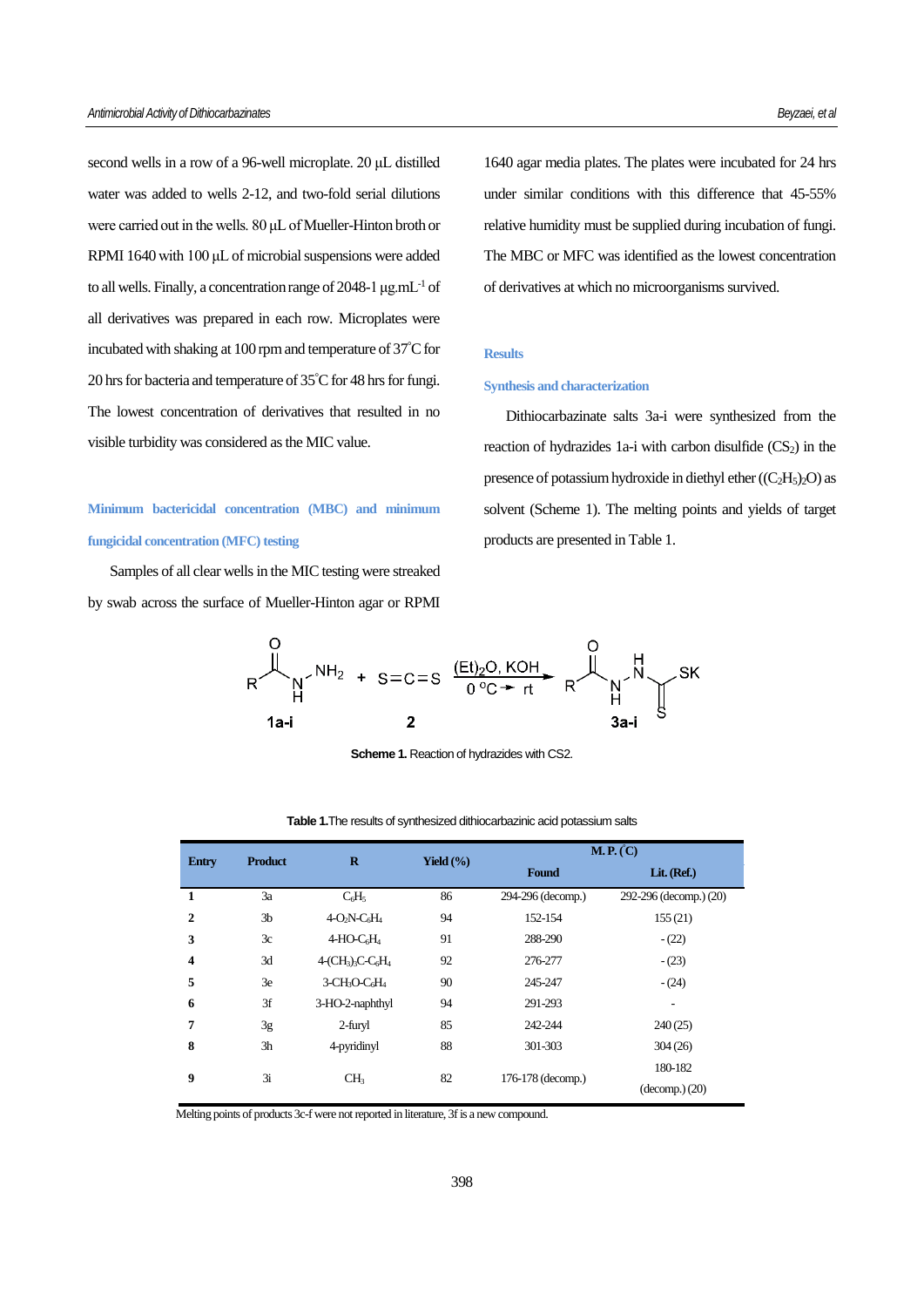The chemical structures of all products were characterized by Fourier-transform infrared (FTIR) and nuclear magnetic resonance (NMR) spectroscopy, to determine the functional groups and molecular structures, respectively. Thiocarbonyl and carbonyl groups were verified by FTIR (~ 1420 and 1600  $\text{cm}^{-1}$ ) and <sup>13</sup>C NMR ( $\sim$  180 and 160 ppm), respectively.

#### **Antimicrobial Activity of Dithiocarbazinates**

Antimicrobial activity of dithiocarbazinates has been less studied in previous studies. For this reason, inhibitory activities of prepared salts were evaluated against a variety of bacterial and fungal pathogens, and the results are shown in Tables 2 and 3.

The MIC values of  $2-2048 \mu g.mL^{-1}$  were observed with dithiocarbazinates (3a-i) against tested bacterial strains. Potassium 2-(furan-2-carbonyl) hydrazine-1-carbodithioate (3g) showed the best inhibitory effect on *Staphylococcus epidermidis*.

Dithiocarbazinates (3a-i) could inhibit the growth of all tested fungi with MIC values of 1-1024 μg.mL<sup>-1</sup>. They were more successful in inhibiting the growth of *Aspergillus fumigatus* strain.

#### **Table 2.** Antibacterial properties of dithiocarbazinates 3a-i

|                          |            | <b>Products</b>          |                |                          |                          |                          |      |                          |                |      | <b>Antibiotic</b> |
|--------------------------|------------|--------------------------|----------------|--------------------------|--------------------------|--------------------------|------|--------------------------|----------------|------|-------------------|
| <b>Bacterial Species</b> |            | 3a                       | 3 <sub>b</sub> | 3c                       | 3d                       | 3 <sub>e</sub>           | 3f   | 3g                       | 3 <sub>h</sub> | 3i   | <b>Gentamicin</b> |
| Pseudomonas              | <b>MIC</b> | 1024                     | 256            | 2048                     | $\overline{\phantom{a}}$ | 1024                     | 2048 | 2048                     | 2048           |      | 0.063             |
| aeruginosa               | <b>MBC</b> | 1024                     | 256            | 2048                     | $\overline{\phantom{a}}$ | 1024                     | 2048 | 2048                     | 2048           | ٠    | 0.063             |
| Klebsiella               | MIC        | $\overline{\phantom{a}}$ | 512            | 2048                     | 256                      | 2048                     | 2048 | 2048                     | 2048           |      | 4                 |
| pneumoniae               | <b>MBC</b> | $\overline{\phantom{a}}$ | 512            | 2048                     | 256                      | 2048                     | 2048 | 2048                     | 2048           |      | 4                 |
|                          | <b>MIC</b> | $\overline{\phantom{a}}$ | 2048           | ÷,                       | $\overline{\phantom{a}}$ | ÷                        | 1024 | 2048                     | L,             |      | 8                 |
| Escherichia coli         | <b>MBC</b> | $\overline{\phantom{a}}$ | 2048           | $\overline{\phantom{a}}$ | ÷                        | $\overline{\phantom{a}}$ | 1024 | 2048                     | J.             |      | 8                 |
|                          | <b>MIC</b> | 512                      | 128            | 2048                     | 1024                     | 128                      | 256  | $\overline{\phantom{a}}$ | 2048           |      | 0.031             |
| Shigella dysenteriae     | <b>MBC</b> | 512                      | 128            | 2048                     | 1024                     | 128                      | 256  | $\overline{\phantom{a}}$ | 2048           |      | 0.063             |
| Salmonella enterica      | <b>MIC</b> | $\overline{\phantom{a}}$ | 32             | 512                      | 1024                     | 1024                     | 2048 | 1024                     | 1024           |      | 8                 |
| subsp. enterica          | <b>MBC</b> | $\overline{\phantom{a}}$ | 32             | 512                      | 2048                     | 1024                     | 2048 | 1024                     | 1024           |      | 8                 |
| Acinetobacter            | <b>MIC</b> | $\overline{a}$           | 2048           | 2048                     | $\overline{\phantom{a}}$ | 2048                     | 256  | $\overline{\phantom{a}}$ | 256            |      | 16                |
| baumannii                | <b>MBC</b> | $\overline{\phantom{a}}$ | 2048           | 2048                     | $\overline{\phantom{a}}$ | 2048                     | 256  | $\overline{\phantom{a}}$ | 256            |      | 32                |
| <b>Streptococcus</b>     | <b>MIC</b> | $\overline{\phantom{a}}$ | 128            | $\overline{\phantom{a}}$ | 1024                     | 256                      | 256  | $\overline{\phantom{a}}$ | 2048           |      | 0.063             |
| pyogenes                 | <b>MBC</b> | $\overline{a}$           | 256            | $\overline{\phantom{a}}$ | 1024                     | 256                      | 256  | $\overline{a}$           | 2048           |      | 0.125             |
|                          | <b>MIC</b> | $\overline{a}$           | 128            | 1024                     | 1024                     | 512                      | 1024 | 1024                     | 256            | 1024 | 0.25              |
| <b>Bacillus cereus</b>   | <b>MBC</b> | $\overline{\phantom{a}}$ | 128            | 1024                     | 1024                     | 512                      | 1024 | 1024                     | 256            | 2048 | $\overline{4}$    |
| Listeria                 | <b>MIC</b> | $\overline{\phantom{a}}$ | 256            | 2048                     | $\overline{\phantom{a}}$ | 128                      | 256  | $\overline{\phantom{a}}$ | 2048           | ÷,   | $\overline{c}$    |
| monocytogenes            | <b>MBC</b> | $\overline{\phantom{a}}$ | 256            | 2048                     | $\overline{\phantom{a}}$ | 256                      | 256  | $\overline{\phantom{a}}$ | 2048           |      | $\overline{c}$    |
| Staphylococcus           | <b>MIC</b> | 512                      | 256            | 512                      | ÷,                       | 32                       | 512  | $\mathfrak{2}$           | 512            |      | $\mathbf{1}$      |
| epidermidis              | <b>MBC</b> | 512                      | 256            | 512                      | $\overline{\phantom{a}}$ | 32                       | 512  | 4                        | 512            | ٠    | $\overline{c}$    |

 $-$  No significant antibacterial effect at concentration of 2048 μg.mL<sup>-1</sup>, MIC (μg.mL<sup>-1</sup>), MBC (μg.mL<sup>-1</sup>).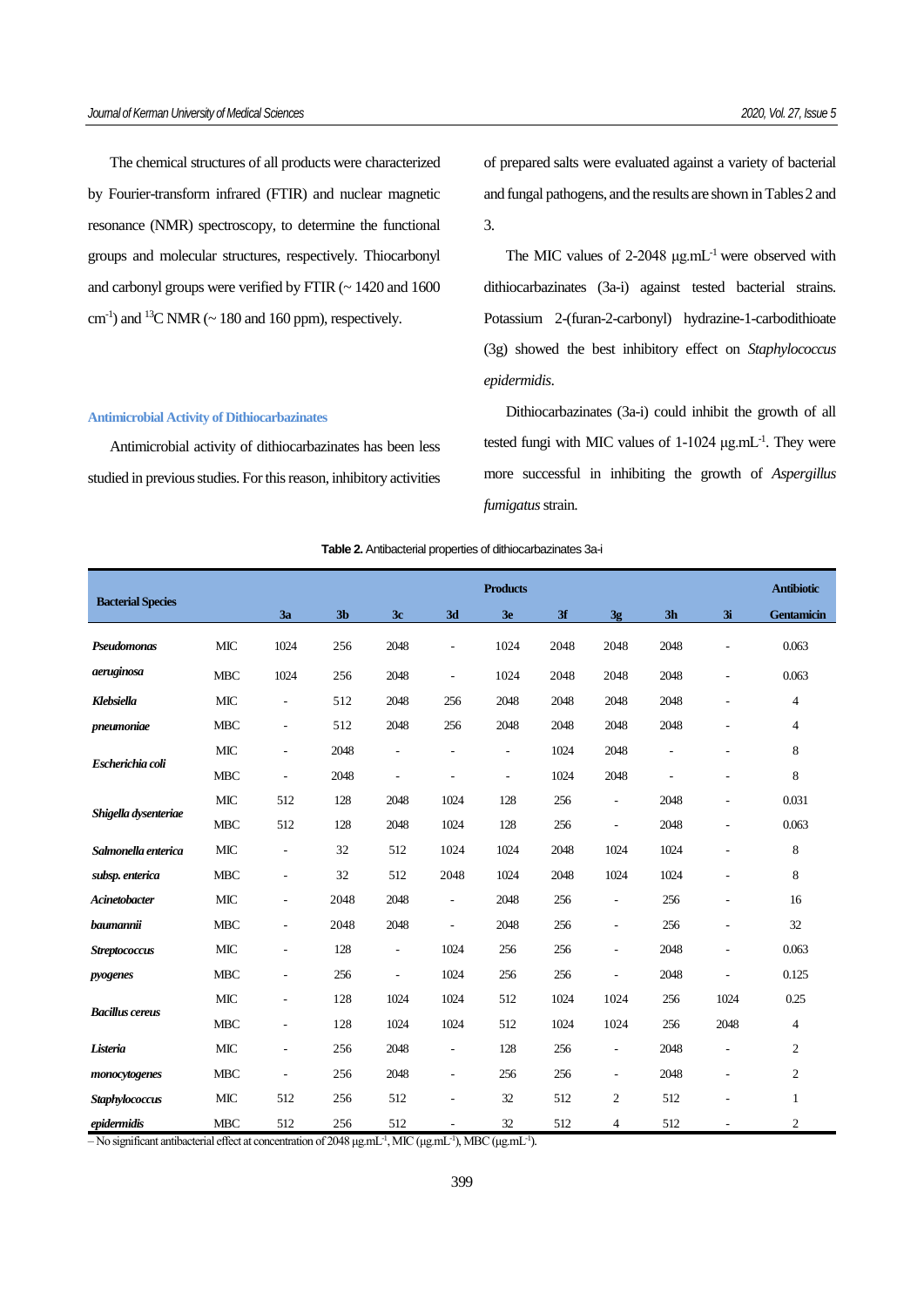|                       | <b>Products</b> |      |                |                |      |     |    |     |                |                |                    |
|-----------------------|-----------------|------|----------------|----------------|------|-----|----|-----|----------------|----------------|--------------------|
| <b>Fungal Species</b> |                 | 3a   | 3 <sub>b</sub> | 3c             | 3d   | 3e  | 3f | 3g  | 3 <sub>h</sub> | 3i             | <b>Terbinafine</b> |
| Candida               | <b>MIC</b>      | 2048 | 256            | 256            | 256  | 128 | 64 | 512 | 1024           | 1024           | 32                 |
| albicans              | <b>MFC</b>      | 2048 | 512            | 256            | 256  | 256 | 64 | 512 | 1024           | 2048           | 64                 |
| <b>Fusarium</b>       | <b>MIC</b>      | 2    | 1024           | $\overline{4}$ | 1024 | 256 | 16 | 16  | 1024           |                | 32                 |
| oxysporum             | <b>MFC</b>      | 4    | 2048           | 8              | 2048 | 256 | 32 | 32  | 1024           | 2              | 64                 |
| <b>Aspergillus</b>    | <b>MIC</b>      | 2    | 256            | 256            |      | 128 | 64 | 4   | 4              |                | 32                 |
| fumigatu              | <b>MFC</b>      | 4    | 256            | 512            | 2    | 256 | 64 | 8   | 8              | $\overline{2}$ | 32                 |

**Table 3.** Antifungal properties of dithiocarbazinates 3a-i

 $-$  No significant antifungal effect at concentration of 2048 μg.mL<sup>-1</sup>, MIC (μg.mL<sup>-1</sup>), MFC (μg.mL<sup>-1</sup>).

#### **Discussion**

Antimicrobial activity of derivatives 3c, 3d, 3e, 3f, 3g, and 3i has not been evaluated yet. Tiperciuc et al. (2012) evaluated antimicrobial activity of some synthetic hetaryl-azoles derivatives and heterocyclic dithiocarbazinates via measuring inhibition zone diameter values; compound 3h with concentration of 10 mg.mL-1 was ineffective against *E. coli* and *Salmonella typhymurium*, while inhibited the growth of *S. aureus* and *C. albicans* (27). Also, no inhibitory activity was observed with our synthesized compound 3h against *E. coli*, while it was effective on other tested bacteria with MIC values of 256-2048  $\mu$ g.mL<sup>-1</sup>, as well as all tested fungi with MIC values of 4-1024 μg.mL-1 . Pandeya et al. (2012) studied inhibitory effects of some 1,2,4-triazoles, 1,2,4-triazolo[3,4 *b*][1,3,4]thiadiazoles, and dithiocarbazinates (3a and 3b) on *Helicobacter pylori*, *P. aeruginosa*, *S. aureus*, *A. niger*, *Agastache foeniculum*, and *Penicillium chrysogenum*; MIC values higher than  $100 \mu g.mL^{-1}$  were recorded with compounds 3a and 3b in all tests (28). In the present study, synthesized compounds 3a and 3b could also inhibit the growth of *P. aeruginosa* strain with MICs of 1024 and 256 μg.mL-1 , respectively.

According to the obtained data, dithiocarbazinates (3b) and (3f) as a new compound, could effectively inhibit the growth of all tested bacterial strains; they contain 4-nitrophenyl and 3 hydroxy-2-naphthyl substituents, respectively. Nitro groups are present in the structure of many biologically active compounds. Their action mechanism is based on the redox biotransformation. Nitro group is enzymatically reduced to form an anion radical. The initial compound is regenerated due to the reaction with  $O_2$ . Finally, produced superoxide anions can inhibit bacteria via inactivation of enzymes, oxidation of lipids, fragmentation of the DNA sequence, and damage of cellular walls (29). It is believed that interaction of phenolic compounds with cytoplasmic membrane of bacterial cells leads to an increase in permeability (30). In antibacterial testing, dithiocarbazinate (3i) containing alkyl substituent only affected *Bacillus cereus*. Also, no desirable antibacterial effects were observed with dithiocarbazinate (3a) containing phenyl substituent; it was effective on three bacteria with MICs higher than 512 μg.mL-1 . It seems that the sterically bulky tert-butyl group on phenyl ring of derivative 3d reduced antibacterial properties. All synthesized derivatives are effective on fungal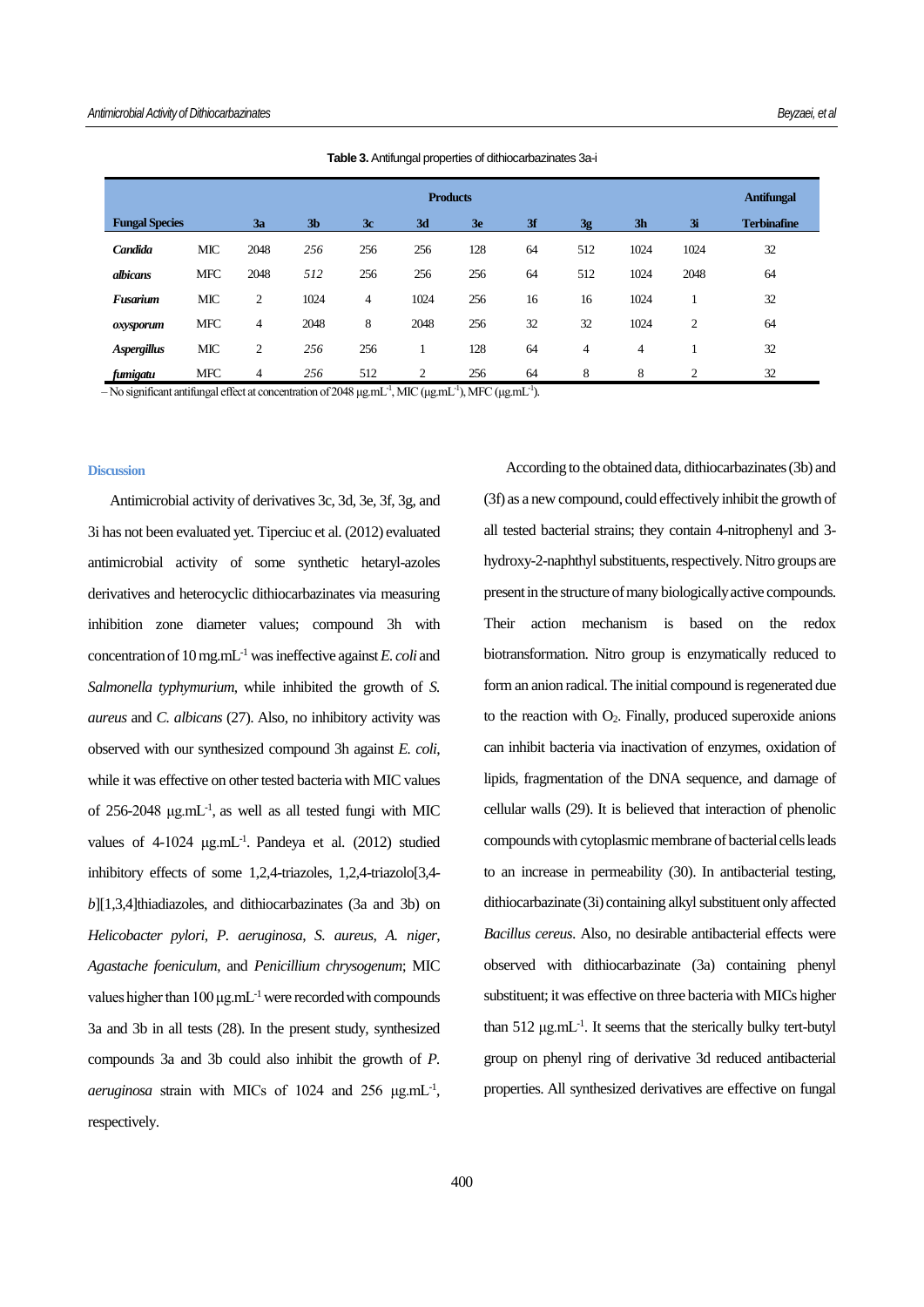pathogens. They have significant blocking effects against molds.

## **Conclusion**

Potassium dithiocarbazinates (3a-i) were synthesized via an efficient procedure and evaluated for their antibacterial and antifungal effects. Derivative 3f as a broad-spectrum antimicrobial agent was prepared for the first time. Dithiocarbazinates including alkyl and phenyl with/without bulky groups could inhibit the growth of limited numbers of bacteria. Antimicrobial susceptibility testing showed that

## **References**

- 1. Li L, Ding H, Wang B, Yu S, Zou Y, Chai X, et al. Synthesis and evaluation of novel azoles as potent antifungal agents. Bioorg Med Chem Lett 2014; 24(1):192-4.
- 2. Liu XJ, Wang L, Yin L, Cheng FC, Sun HM, Liu WW, et al. Synthesis and biological evaluation of novel glycosyl-containing 1,2,4-triazolo[3,4 b][1,3,4]thiadiazole derivatives as acetylcholinesterase inhibitors. J Chem Res 2017; 41(10):571-5.
- 3. Li Z, Liu Y, Bai X, Deng Q, Wang J, Zhang G, et al. SAR studies on 1,2,4-triazolo[3,4 b][1,3,4]thiadiazoles as inhibitors of Mtb shikimate dehydrogenase for the development of novel antitubercular agents. RSC Adv 2015; 5(118):97089-101.
- 4. Seelolla G, Ponneri V. Synthesis, antimicrobial, and antioxidant activities of some fused heterocyclic  $[1,2,4]$ triazolo $[3,4$ b][1,3,4]thiadiazole derivatives. J Heterocycl Chem 2016; 53(3):929-36.

synthesized salts are the potential antifungal agents. They are useful starting materials for the synthesis of biologically active molecules. These potent fungicides and rich sources of nitrogen and sulfur may be able to speed up the growth of the plants.

## **Acknowledgements**

The authors would like to gratitude the University of Zabol for its financial support (Grant No: UOZ-GR-9718-9 and UOZ-GR-9618-20).

- 5. Gupta JK, Mishra P. Pharmacological screening of some newly synthesized triazoles for  $H_1$  receptor antagonist activity. Med Chem Res 2017; 26(10):2260-71.
- 6. Wang XF, Zhang S, Li BL, Zhao JJ, Liu YM, Zhang RL, et al. Synthesis and biological evaluation of disulfides bearing 1,2,4-triazole moiety as antiproliferative agents. Med Chem Res 2017; 26(12):3367-74.
- 7. Xie W, Zhang J, Ma X, Yang W, Zhou Y, Tang X, et al. Synthesis and biological evaluation of kojic acid derivatives containing 1,2,4‐triazole as potent tyrosinase inhibitors. Chem Biol Drug Des 2015; 86(5):1087-92.
- 8. Panda S, Nayak S. Antibacterial, antioxidant and anthelmintic studies of inclusion complexes of some 4-arylidenamino-5-phenyl-4H-1,2,4-triazole-3-thiols. Supramol Chem 2015; 27(10):679-89.
- 9. Udupi RH, Suresh GV, Ramachandra Setty S, Bhat AR. Synthesis and biological evaluation of 3 substituted-4-[2'-(4'' isobutylphenyl)propionamido]-5-mercapto-1,2,4-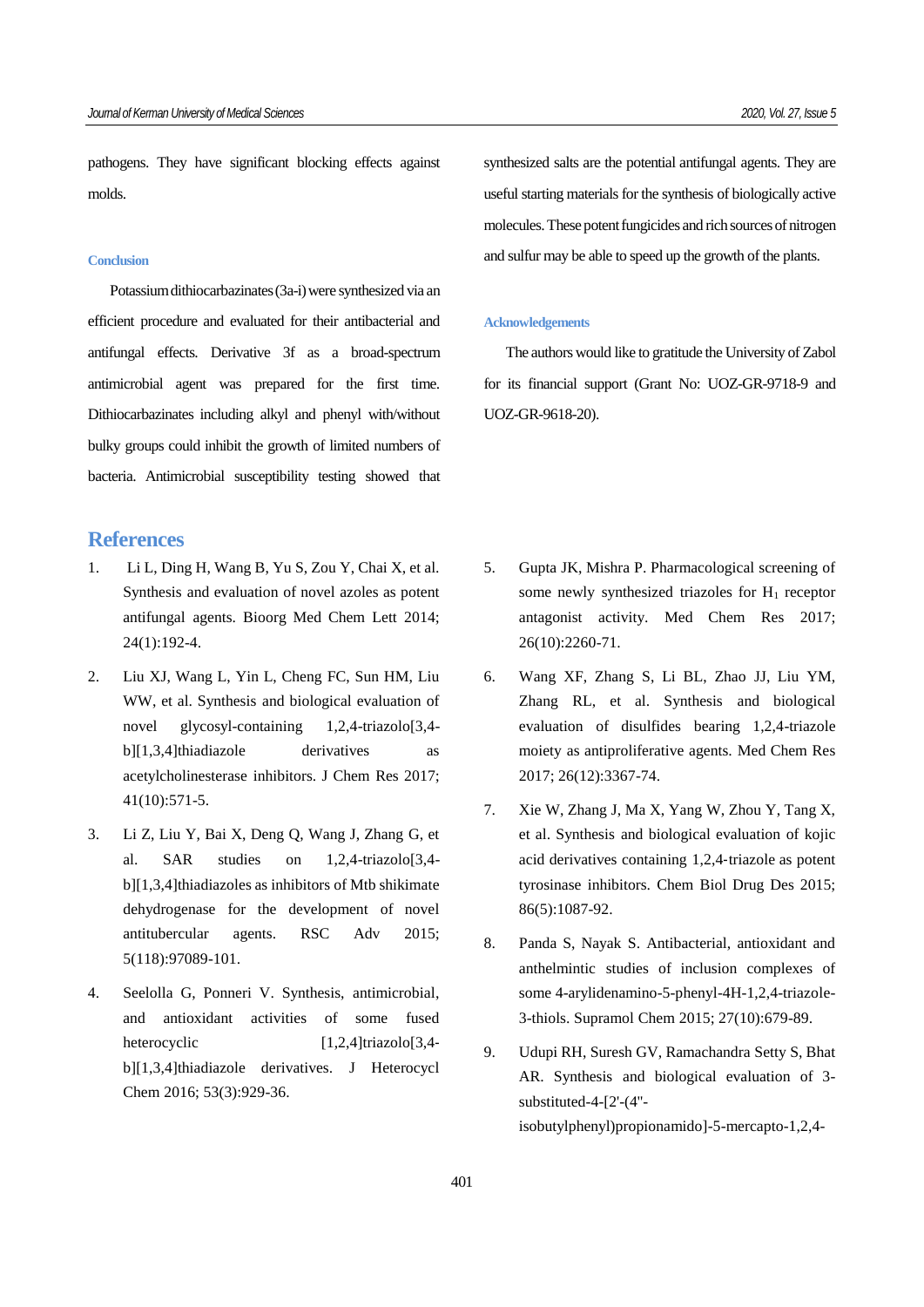triazoles and their derivatives. Journal of the Indian Chemical Society 2000; 77(6):302-4.

- 10. Panda S, Nayak S. Studies on absorption and emission characteristics of inclusion complexes of some 4-arylidenamino-5-phenyl-4H-1,2,4-triazole-3-thiols. Journal of Fluorescence 2016; 26(2):413- 25.
- 11. Wang X, Wang H, Chen P, Pang Y, Zhao Z, Wu G. Synthesis and biological activities of some novel (E)-alpha-(methoxyimino)benzeneacetate derivatives with modified 1,2,4-triazole moiety. Journal of Chemistry 2014; 2014:681364.
- 12. Bhasin G, Srivastava R, Singh R. Synthesis of triazole based novel ionic liquids and salts. Org Prep Proced Int 2017; 49(4):370-6.
- 13. Mohamed FK. Synthesis, reactions and antimicrobial activity on some novel phthalazinones derivatives. Der Chemica Sinica 2010; 1(1):20-31.
- 14. Aouad MR, Mayaba MM, Naqvi A, Bardaweel SK, Al-blewi FF, Messali M, et al. Design, synthesis, in silico and in vitro antimicrobial screenings of novel 1,2,4-triazoles carrying 1,2,3-triazole scaffold with lipophilic side chain tether. Chem Cent J 2017; 11:117.
- 15. Yarmohammadi E, Beyzaei H, Aryan R, Moradi A. Ultrasound-assisted, low-solvent and acid/basefree synthesis of 5-substituted 1,3,4-oxadiazole-2 thiols as potent antimicrobial and antioxidant agents. Mol Divers 2020.
- 16. Liu XJ, Liu HY, Wang HX, Shi YP, Tang R, Zhang S, et al. Synthesis and antitumor evaluation of novel fused heterocyclic1,2,4-triazolo[3,4-b]-1,3,4 thiadiazole derivatives. Med Chem Res 2019; 28(10):1718-25.
- 17. Thakkar SS, Thakor P, Doshi H, Ray A. 1,2,4- Triazole and 1,3,4-oxadiazole analogues:

Synthesis, MO studies, in silico molecular docking studies, antimalarial as DHFR inhibitor and antimicrobial activities. Bioorg Med Chem 2017; 25(15):4064-75.

- 18. Adak AK, Leonov AP, Ding N, Thundimadathil J, Kularatne S, Low PS, et al. Bishydrazide glycoconjugates for lectin recognition and capture of bacterial pathogens. Bioconjug Chem 2010; 21(11):2065-75.
- 19. Beyzaei H, Kamali Deljoo M, Aryan R, Ghasemi B, Zahedi MM, Moghaddam-Manesh M. Green multicomponent synthesis, antimicrobial and antioxidant evaluation of novel 5-amino-isoxazole-4-carbonitriles. Chem Cent J 2018; 12(1):114.
- 20. Hoggarth E. 2-Benzoyldithiocarbazinic acid and related compounds. J Chem Soc 1952; 1952(0):4811-7.
- 21. Centore R, Fusco S, Peluso A, Capobianco A, Stolte M, Archetti G, et al. Push–pull azo‐ chromophores containing two fused pentatomic heterocycles and their nonlinear optical properties. Eur J Org Chem 2009; 2009(21):3535-43.
- 22. Sonawane AD, Rode ND, Nawale L, Joshi RR, Joshi RA, Likhite AP, et al. Synthesis and biological evaluation of 1,2,4‐triazole‐3‐thione and 1,3,4‐oxadiazole‐2‐thione as antimycobacterial agents. Chem Biol Drug Des 2017; 90(2):200-9.
- 23. Saha A, Kumar R, Kumar R, Devakumar C. Green synthesis of 5-substituted-1,3,4-thiadiazole-2thiols as new potent nitrification inhibitors. J Heterocycl Chem 2010; 47(4):838-45.
- 24. Baeeri M, Foroumadi A, Motamedi M, Yahya‐ Meymandi A, Firoozpour L, Ostad SN, et al. Safety and efficacy of new 3,6‐diaryl‐7H‐ [1,2,4]triazolo[3,4‐b][1,3,4]thiadiazine analogs as potential phosphodiesterase‐4 inhibitors in NIH‐ 3T3 mouse fibroblastic cells. Chem Biol Drug Des 2011; 78(3):438-44.